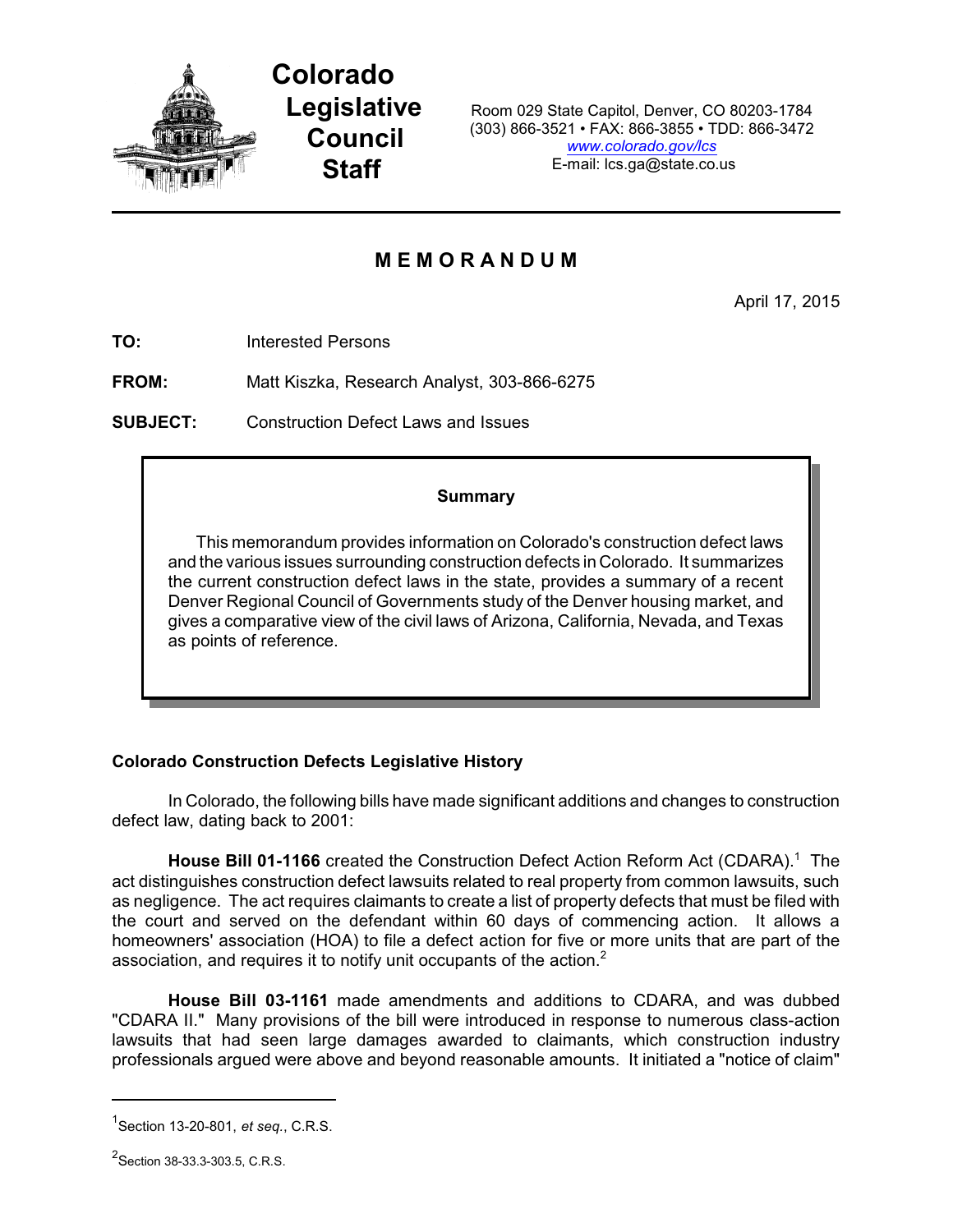process, requiring residential owners to notify the construction professional no later than 75 days before filing an action, provide them with a list of alleged defects, and allow them the opportunity to inspect the defects and to tender an offer to fix them. Damages were limited to \$250,000 in any action brought against a construction professional. The bill also defined the terms "actual damages" and "construction professional," and expanded the act's scope to commercial construction.

**House Bill 07-1338** voided the waiver of certain statutory rights and remedies by residential property owners in their transactions with construction professionals. Specifically, the bill prohibits clauses in contracts between home buyers and construction professionals from expressly waiving any of the rights contained in either CDARA or the Colorado Consumer Protection Act. However, these rights may be waived if a homeowner settles with a construction professional after the claim for a defect accrues.

**House Bill 10-1394** was enacted following a number of contradictory Colorado Court of Appeals rulings surrounding what constitutes an "occurrence" in a construction defect claim. The bill states that insurance companies must broadly interpret their duty to defend the insured under a commercial general liability policy in cases involving construction defect complaints. The act applies only to insurance policies that were in existence at the time or issued on or after the effective date of the legislation, and guides the pending and future actions of insurers in interpreting liability policies issued to construction professionals.

In *Hoang v. Monterra Homes* (2005), the Colorado Court of Appeals held that faulty workmanship constitutes an "occurrence," triggering an insurance company's duty to defend the insured in a construction defect claim. <sup>3</sup> However, in *General Security Indemnity Company of Arizona v. Mountain States Mutual Casualty Company* (2009), a different panel of the Court of Appeals held that faulty workmanship does not constitute an "occurrence," and therefore construction defect claims against the insured do not need to be defended by an insurance company under a commercial general policy. 4

For the purposes of guiding pending and future actions in interpreting liability insurance policies issued to construction professionals, HB 10-1394 clarifies the state's policy as follows:

- in interpreting a liability insurance policy issued to a construction professional, a court shall presume that the work of a construction professional that results in property damage is an accident unless the property damage is intended and expected by the insured;
- upon a finding of ambiguity in an insurance policy, a court may consider a construction professional's objective, reasonable expectations in the interpretation of an insurance policy issued to a construction professional;
- if an insurance policy provision that appears to grant or restore coverage conflicts with an insurance policy provision that appears to exclude or limit coverage, the court shall construe the insurance policy to favor coverage if reasonably and objectively possible;

<sup>3</sup> *Hoang v. Monterra Homes LLC,* 129 P.3d 1028 (Colo. App. 2005).

<sup>4</sup>*General Security Company of Arizona v. Mountain States Mutual Casualty Company,* 205 P.3d 529 (Colo. App. 2009).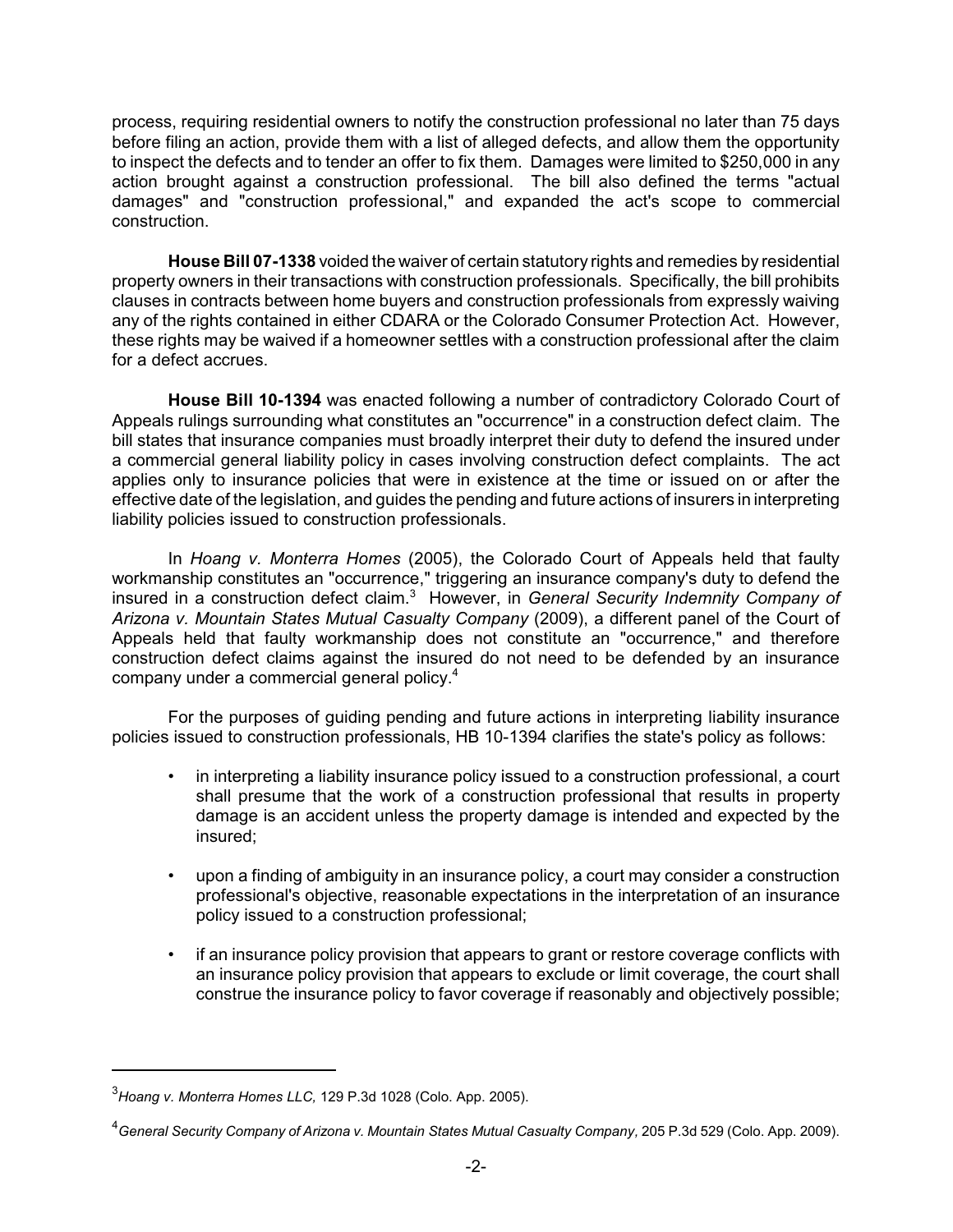- if an insurer disclaims or limits coverage under a liability insurance policy issued to a construction professional, the insurer shall bear the burden of providing a preponderance of the evidence that the policy bars or limits coverage for legal liability and any exception to the limitation, exclusion, or condition if the policy does not restore coverage under the policy; and
- an insurer's duty to defend a construction professional or other insured under a liability insurance policy shall be triggered by a potentially covered liability.

Since 2010, a variety of bills have been introduced by the General Assembly to amend or address construction defect laws in Colorado, but have not been adopted. These bills have attempted to change the law to:

- establish legal procedures and limitations related to construction defect claims to make construction professionals involved in transit-oriented development (TOD) immune from claims surrounding noise, odors, light, and other environmental conditions related to TOD;
- provide insurance premium rebates for developers creating multi-family, owner-occupied affordable housing;
- require the Division of Housing within the Department of Local Affairs to collect and study data on the effects of various factors on new owner-occupied affordable housing in Colorado; and
- require HOAs involved in a construction defect claim to use mediation or third-party arbitration, and to send advance notice to all unit owners, before a lawsuit can be filed in disputes involving construction defects.

## **Denver Metro Area Housing Diversity Study**

In October 2013, the Denver Regional Council of Governments (DRCOG) published its comprehensive Denver [Metro Area Housing](#page-2-0) Diversity Study, which sought to identify factors influencing attached-housing construction trends in the Denver metro area. The study highlighted housing diversity within Denver, Denver housing market trends and conditions, and factors affecting housing construction in Denver.

*Housing diversity within Denver.* The study noted that, much like the rest of the country, housing construction in the Denver region nearly came to a halt during the recession of 2009, and at the time of the study was significantly below pre-recession levels. DRCOG said that while certain types of housing, such as single family homes and apartment buildings, had seen some recovery toward pre-recession levels, this was not true across the industry. The study showed that in 2013 the construction of for-sale housing had experienced the least rebound, and accounted for only 2 percent of all active construction in downtown Denver. <sup>5</sup> According to DRCOG, out of a total of 8,545 housing units under construction in downtown Denver at the time of the study, only 193 units were for-sale product. The study also noted that there were no for-sale unit permits issued for downtown Denver in 2012 and in 2013 by the time of publication.

<span id="page-2-0"></span><sup>&</sup>lt;sup>5</sup>Downtown Denver Partnership, DRCOG.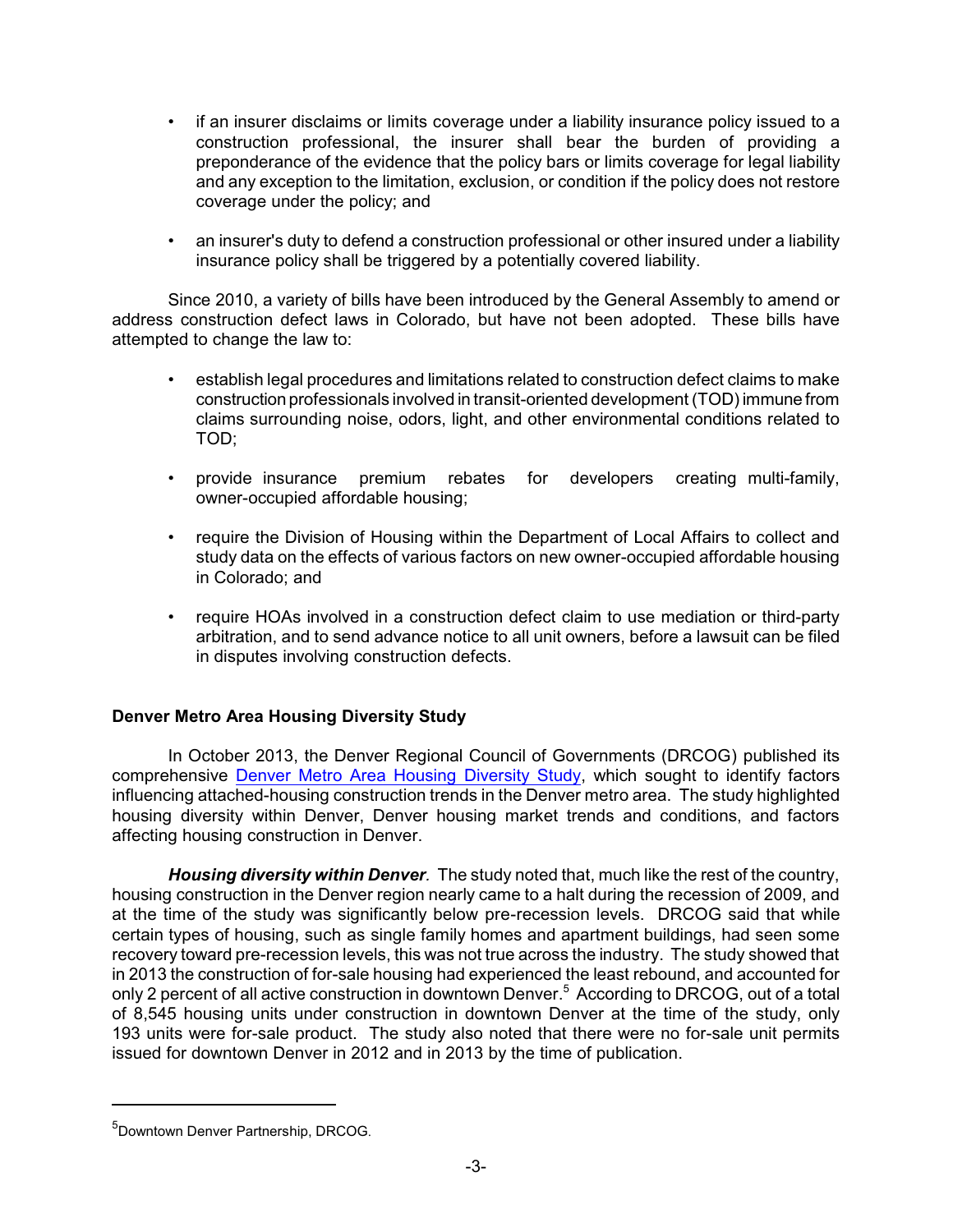More recent data obtained by Legislative Council Staff from the city and county of Denver suggests that the issuance of new construction permits has been steadily rising since 2011. Table 1 shows the new construction permit history of the city and county of Denver from 2005 through 2014. Table 2 shows this permit history by the number of units the permits represent.

|                                          | 2005  | 2006  | 2007   | 2008   | 2009   | 2010 | 2011 | 2012  | 2013  | 2014  |
|------------------------------------------|-------|-------|--------|--------|--------|------|------|-------|-------|-------|
| Single-Family<br>Detached                | 1,875 | 1,691 | 1,191  | 801    | 366    | 535  | 622  | 843   | 825   | 1,023 |
| Single-Family<br>Attached*               | N/A   | N/A   | N/A    | N/A    | 117    | 92   | 71   | 200   | 444   | 668   |
| Two-Family<br><b>Dwelling</b>            | 186   | 257   | 203    | 169    | 82     | 134  | 148  | 169   | 243   | 277   |
| Apartments and<br>Condominiums           | 157   | 70    | 81     | 50     | 9      | 13   | 32   | 109   | 96    | 57    |
| <b>Total</b>                             | 2,218 | 2,018 | 1,475  | 1,020  | 574    | 774  | 873  | 1,321 | 1,608 | 2,025 |
| <b>Percent change</b><br>over prior year | N/A   | $-9%$ | $-27%$ | $-31%$ | $-44%$ | 35%  | 13%  | 51%   | 22%   | 26%   |

**Table 1 City and County of Denver Residential Construction Permit History 2005 to 2014**

*Source: City and County of Denver.*

\*Single-family attached permit data was combined with single-family detached permit data until 2009. Single-family attached data contains townhomes of up to three units. Larger townhome developments are included with apartment and condominium permit data.

#### **Table 2 City and County of Denver Residential Construction Permit History, Total Units 2005 to 2014**

|                                          | 2005  | 2006  | 2007  | 2008  | 2009   | 2010  | 2011  | 2012  | 2013  | 2014  |
|------------------------------------------|-------|-------|-------|-------|--------|-------|-------|-------|-------|-------|
| Single-Family<br>Detached                | 1.875 | 1,691 | 1,191 | 801   | 366    | 535   | 622   | 843   | 825   | 1,023 |
| Single-Family<br>Attached*               | N/A   | N/A   | N/A   | N/A   | 117    | 92    | 71    | 202   | 444   | 671   |
| Two-Family<br><b>Dwelling</b>            | 186   | 257   | 204   | 169   | 83     | 134   | 148   | 170   | 246   | 284   |
| Apartments and<br>Condominiums           | 1,250 | 1,691 | 2,407 | 2,545 | 336    | 645   | 1,912 | 4,578 | 4,683 | 4,127 |
| <b>Total</b>                             | 3,311 | 3,639 | 3,802 | 3,515 | 902    | 1,406 | 2,753 | 5,793 | 6,198 | 6,105 |
| <b>Percent change</b><br>over prior year | N/A   | 10%   | 4%    | $-8%$ | $-74%$ | 56%   | 96%   | 110%  | 7%    | $-2%$ |

*Source: City and County of Denver.*

\*Single-family attached permit data was combined with single-family detached permit data until 2009. Single-family attached data contains townhomes of up to three units. Larger townhome developments are included with apartment and condominium permit data.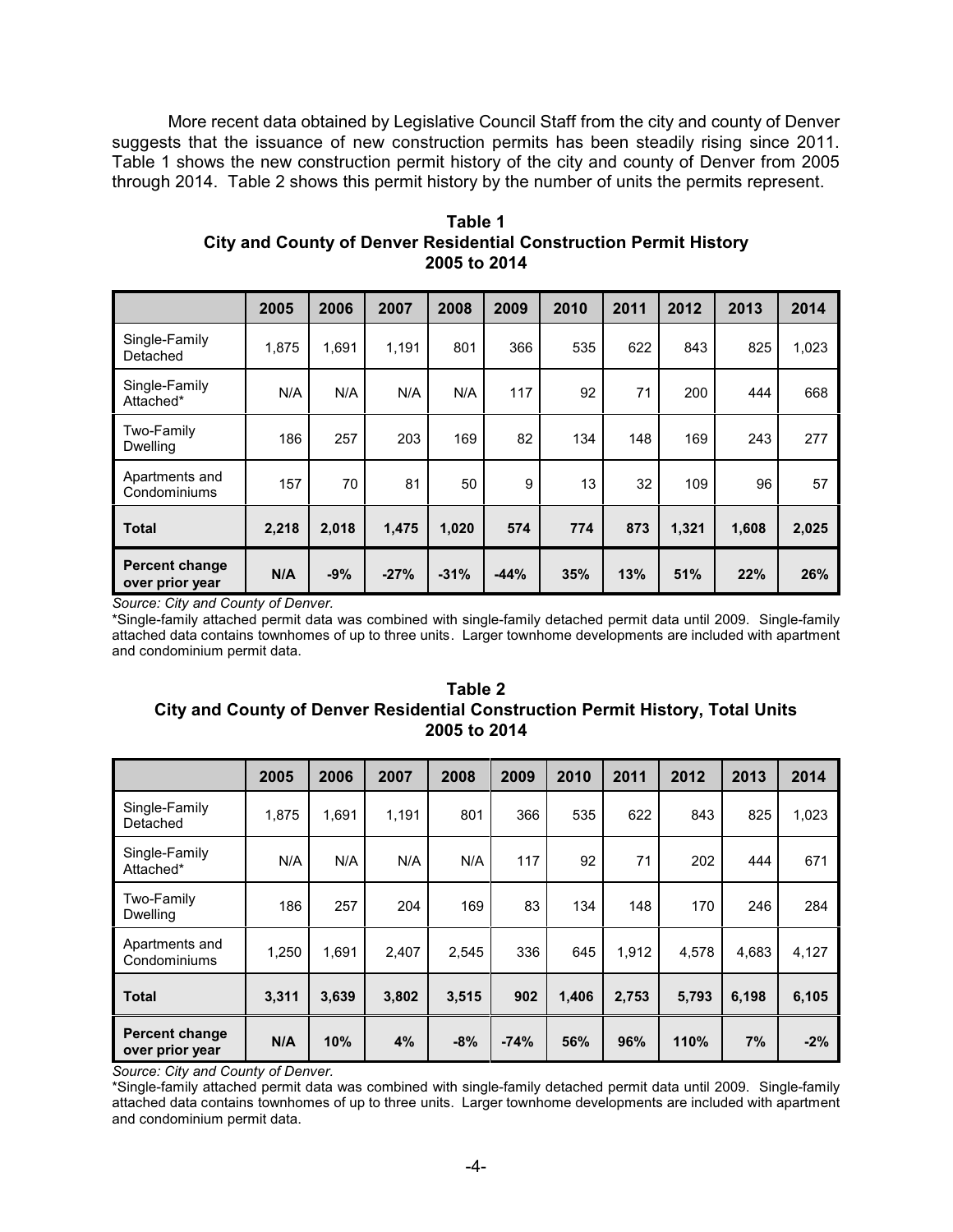The data appears to suggest that the issuance of total new construction permits in Denver is now approaching pre-recession levels. The total number of units represented by these permits is in fact outpacing pre-recession levels, and is primarily made up of apartment and condominium product. It is worth noting that the data for apartments and condominiums does not illustrate the breakdown between for-sale and rental product, so it is difficult to determine the current mix of this type of construction.

*Additional costs of condominium construction in Denver.* In its market study, DRCOG estimated that because of additional costs related to construction defects, developers need to pay approximately \$15,000 more per unit for a condominium project than an apartment building, reducing the profitability of such projects and making more affordable condominiums less viable for developers. DRCOG adds that in industry interviews many national builders said they were no longer pursuing condominium projects in Colorado because of the increased costs and heightened risk of litigation.

*Conclusions of the DRCOG market study.* DRCOG identified lending, foreclosures, economic and market factors, changing demographics, and construction defects litigation as factors that have impacted the housing market in the greater Denver area. The report's authors noted an increase in the availability of construction financing, a reduction in the number of foreclosures, and an overall improvement in the housing market from positive employment growth and declining unemployment as factors that have created construction growth within the Denver area since the recession. Conversely, wage compression and demographic trends have increased the demand for more affordable housing, while construction of attached multi-family product has moved towards apartment buildings and high-end condominiums, meaning that this demand is not being met.

DRCOG's conclusions suggest that the most significant impact on the construction of for-sale attached products has come from costs related to construction defects litigation. It notes that most developers believe that the probability of being sued for a construction defect in Colorado is near 100 percent for projects involving an HOA. DRCOG also states that construction insurance costs have grown significantly since the passage of HB 10-1394 as multiple carriers have left the state, although insurance company concerns over their ability to offer policies in the Colorado contractor liability market appear to stem back further than the enactment of the bill.

*Department of Regulatory Agencies Insurance Industry Survey.* For a Department of Regulatory Agencies (DORA) [publication](http://cospl.coalliance.org/fedora/repository/co:4891/reg42c762005internet.pdf) from September 2005, the department's Division of Insurance conducted a series of industry surveys to create a comprehensive list of licensed insurers who were active in the marketplace and providing general liability policies to construction professionals. The list is brief, and provides information for only three companies willing to insure general contractor business; five companies who would cover subcontractor business; and six companies offering general liability policies to cover artisan and trade contractor businesses. In the publication, the department speaks of a number of problems faced in compiling the list, such as companies that would not grant permission to be listed or insurers that were already in the process of discontinuing general liability policies for construction professionals, but it states that it did attempt to make the list as comprehensive as possible. Thus, it appears that marketplace insurance issues were commonplace years before the enactment of HB 10-1394, and commercial general liability insurance options for construction professionals have been limited for a significant time period. The division has not updated the publication since 2005.

According to a representative from DORA, several insurance companies discontinued commercial general liability coverage due to HB 10-1394, although there is no official record of this.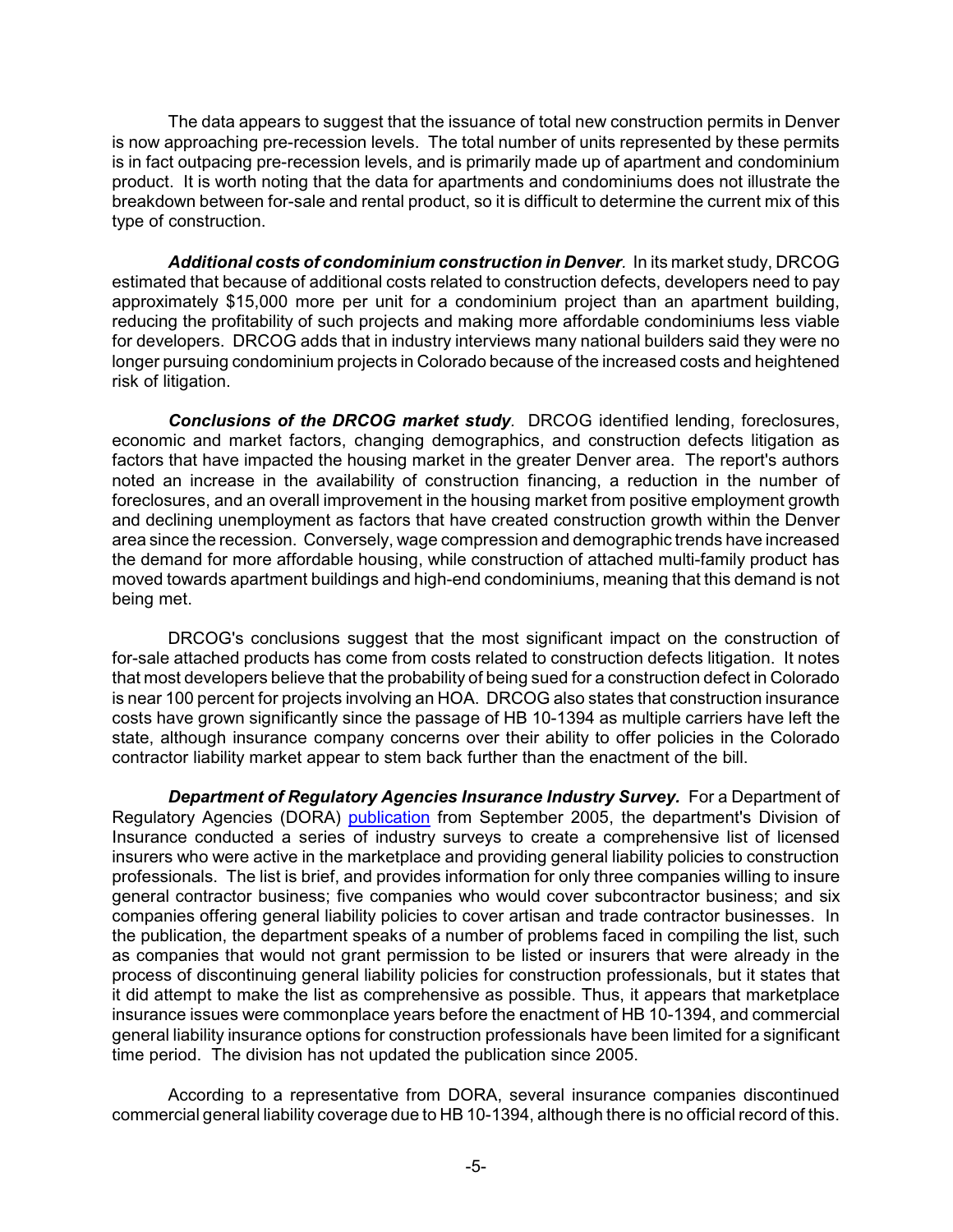DORA does not track the actual number of insurance companies that have chosen not to offer coverage as a result of the bill, and there is no statutory requirement for insurance providers to report discontinuance of coverage or reasons for discontinuance, making it very difficult to quantify the effects of the bill. A representative of the Division of Insurance reviewed the history of rate filings since June 2010 and did not find any filings indicating any insurance company left Colorado because of the bill.

#### **Comparative View of State-by-State Laws**

Table 4 provides a summary of current laws that address residential construction defect issues in the states of Arizona, California, Colorado, Nevada, and Texas. Information on the laws of each state is provided, specifically addressing the statute of repose (the law that provides a time period after which a right to action expires); pre-litigation requirements for claimants wishing to file an action; the opportunity to remedy that is available to a contractor; any limitation on damages that may be recovered from a construction defect action; the definition of a "construction defect" within that state; and any other relevant law or noteworthy information.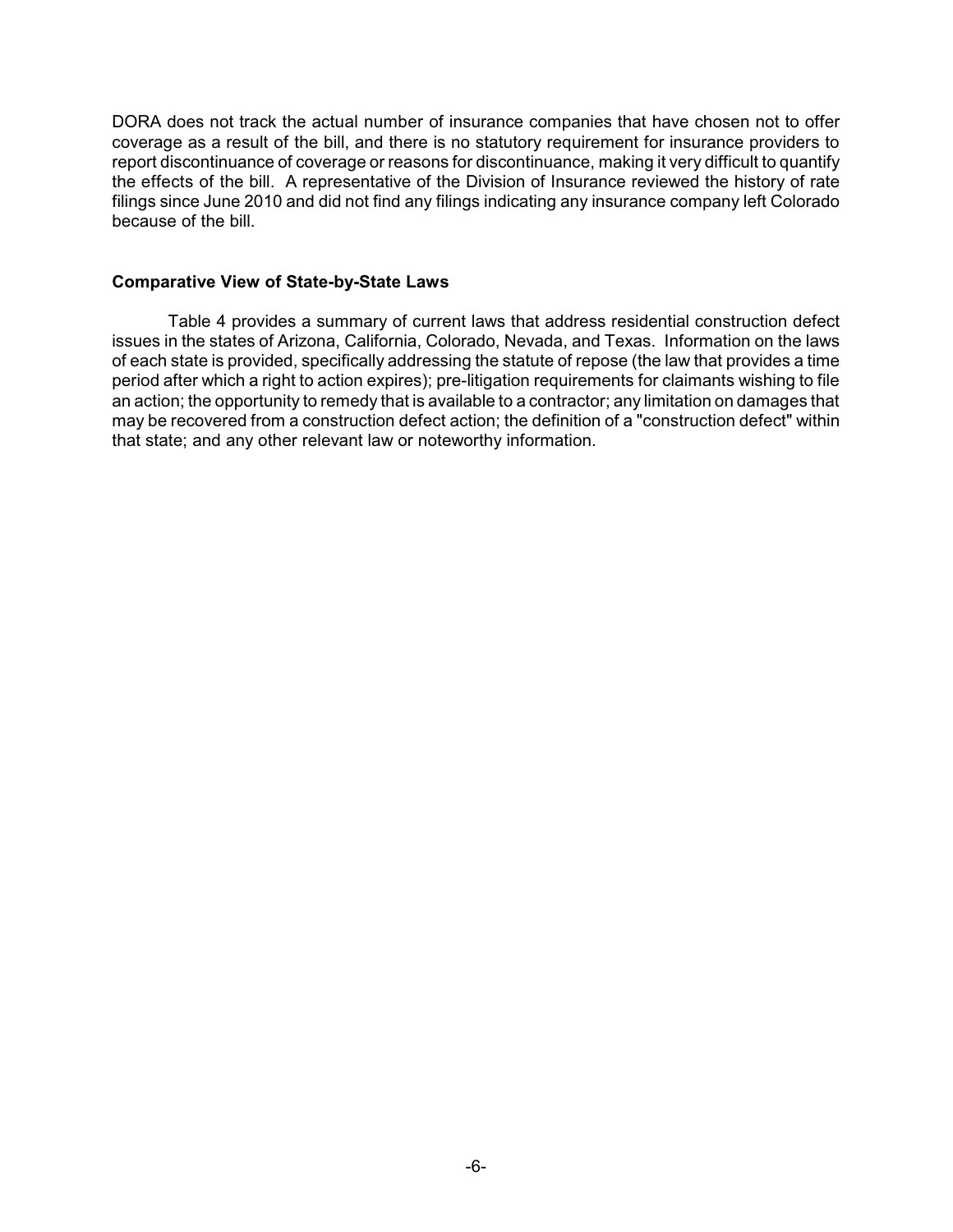**Table 4 Summary of State Laws Addressing Residential Construction Defects**

| <b>State</b>         | <b>Statute of Repose</b>                                                                                                                                                                                         | <b>Pre-litigation</b><br><b>Requirements</b>                                                                                                                                                                                                                                                                                                                                                                                                                                                                                                                                                                                                                                                                                                                                            | <b>Opportunity to Remedy</b>                                                                                                                                                                                                                                                                                                                                                                                                                                                                                                                                                                                                                                                                                                                                                                                                                                          | <b>Limitation on Damages</b>                                                                                          | Definition of<br>"Construction<br>Defect"                                                                                                                                                                                                                                                                                                                                                                                                                                                                                                                                                                   | <b>Additional</b><br><b>Statutory</b><br><b>Provisions</b>                                                                                                                                                                                                                                                                                                                                                                                                                                                                                                                                                     | <b>Notes/Relevant Info</b>                                                                                                                                                                                                                                                                                                                      |
|----------------------|------------------------------------------------------------------------------------------------------------------------------------------------------------------------------------------------------------------|-----------------------------------------------------------------------------------------------------------------------------------------------------------------------------------------------------------------------------------------------------------------------------------------------------------------------------------------------------------------------------------------------------------------------------------------------------------------------------------------------------------------------------------------------------------------------------------------------------------------------------------------------------------------------------------------------------------------------------------------------------------------------------------------|-----------------------------------------------------------------------------------------------------------------------------------------------------------------------------------------------------------------------------------------------------------------------------------------------------------------------------------------------------------------------------------------------------------------------------------------------------------------------------------------------------------------------------------------------------------------------------------------------------------------------------------------------------------------------------------------------------------------------------------------------------------------------------------------------------------------------------------------------------------------------|-----------------------------------------------------------------------------------------------------------------------|-------------------------------------------------------------------------------------------------------------------------------------------------------------------------------------------------------------------------------------------------------------------------------------------------------------------------------------------------------------------------------------------------------------------------------------------------------------------------------------------------------------------------------------------------------------------------------------------------------------|----------------------------------------------------------------------------------------------------------------------------------------------------------------------------------------------------------------------------------------------------------------------------------------------------------------------------------------------------------------------------------------------------------------------------------------------------------------------------------------------------------------------------------------------------------------------------------------------------------------|-------------------------------------------------------------------------------------------------------------------------------------------------------------------------------------------------------------------------------------------------------------------------------------------------------------------------------------------------|
| Arizona <sup>6</sup> | Action cannot be brought<br>more than eight years<br>after substantial<br>completion. If a defect is<br>discovered in the eighth<br>year, the homeowner can<br>file an action in the ninth<br>year. <sup>7</sup> | Before filing a dwelling action, the<br>purchaser must deliver notice to<br>the seller specifying the basis of<br>the dwelling action. Seller has the<br>right to inspect dwelling, and<br>purchaser must allow inspection<br>within ten days of seller's request.<br>A purchaser may not file a<br>dwelling action until the seller has<br>completed all intended repairs and<br>replacements of the alleged<br>construction defects.<br>If the seller does not comply with<br>right to remedy requirements, the<br>purchaser may commence a<br>dwelling action.<br>Purchaser cannot reject seller's<br>offer to repair or replace the<br>alleged construction defects, but<br>may request that the repair or<br>replacement be performed by a<br>different construction professional. | Within 60 days of the<br>purchaser's notice of action, the<br>seller must provide a response.<br>The response may include the<br>seller's notice of intent to repair<br>or replace any alleged<br>construction defects, to have the<br>alleged construction defects<br>repaired or replaced at the<br>seller's expense, or to provide<br>monetary compensation to the<br>purchaser.<br>The purchaser may accept or<br>reject an offer of monetary<br>compensation or other<br>consideration, other than repair<br>or replacement and, if rejected,<br>may proceed with a dwelling<br>action on completion of any<br>repairs or replacements the<br>seller intends to make or<br>provide.<br>The seller must make<br>reasonable efforts to begin<br>repairs or replacements within 35<br>days after the seller's notice of<br>intent to repair or replace was<br>sent. | Purchaser cannot recover attorney<br>and expert fees in a construction<br>defect dwelling action against a<br>seller. | A material deficiency in the<br>design, construction,<br>manufacture, repair,<br>alteration, remodeling, or<br>landscaping of a dwelling<br>that is the result of one of<br>the following:<br>(a) a violation of<br>construction codes<br>applicable to the<br>construction of the dwelling;<br>(b) the use of defective<br>materials, products,<br>components or equipment<br>in the design, construction,<br>manufacture, repair,<br>alteration, remodeling, or<br>landscaping of the dwelling;<br>or<br>(c) the failure to adhere to<br>generally accepted<br>workmanship standards in<br>the community. | Indemnity clauses<br>against liability for<br>defective construction in<br>a contract between a<br>purchaser and a seller<br>are against the public<br>policy of the state and<br>are deemed void.<br>An HOA may file a<br>dwelling action against<br>a seller after it has<br>provided full disclosure<br>in writing to all of its<br>members and held a<br>meeting of its members<br>and board of directors.<br>and as long as it<br>satisfies the additional<br>pre-litigation<br>requirements. The<br>association's board of<br>directors must also<br>authorize the filing of<br>the action. <sup>8</sup> | Arizona's construction defect laws<br>were substantially revised in 2015<br>to define a construction defect,<br>prevent a purchaser or seller from<br>recovering attorney and expert<br>fees in a construction defect<br>lawsuit, and to further establish<br>the seller's right to repair defects<br>before a homeowner can file a<br>lawsuit. |

<sup>6</sup> Ariz. Rev. Stat. § 12-1361, *et seq.*

<sup>&</sup>lt;sup>7</sup> Ariz. Rev. Stat. § 12-552.

<sup>&</sup>lt;sup>8</sup><br>Ariz. Rev. Stat. § 33-2002.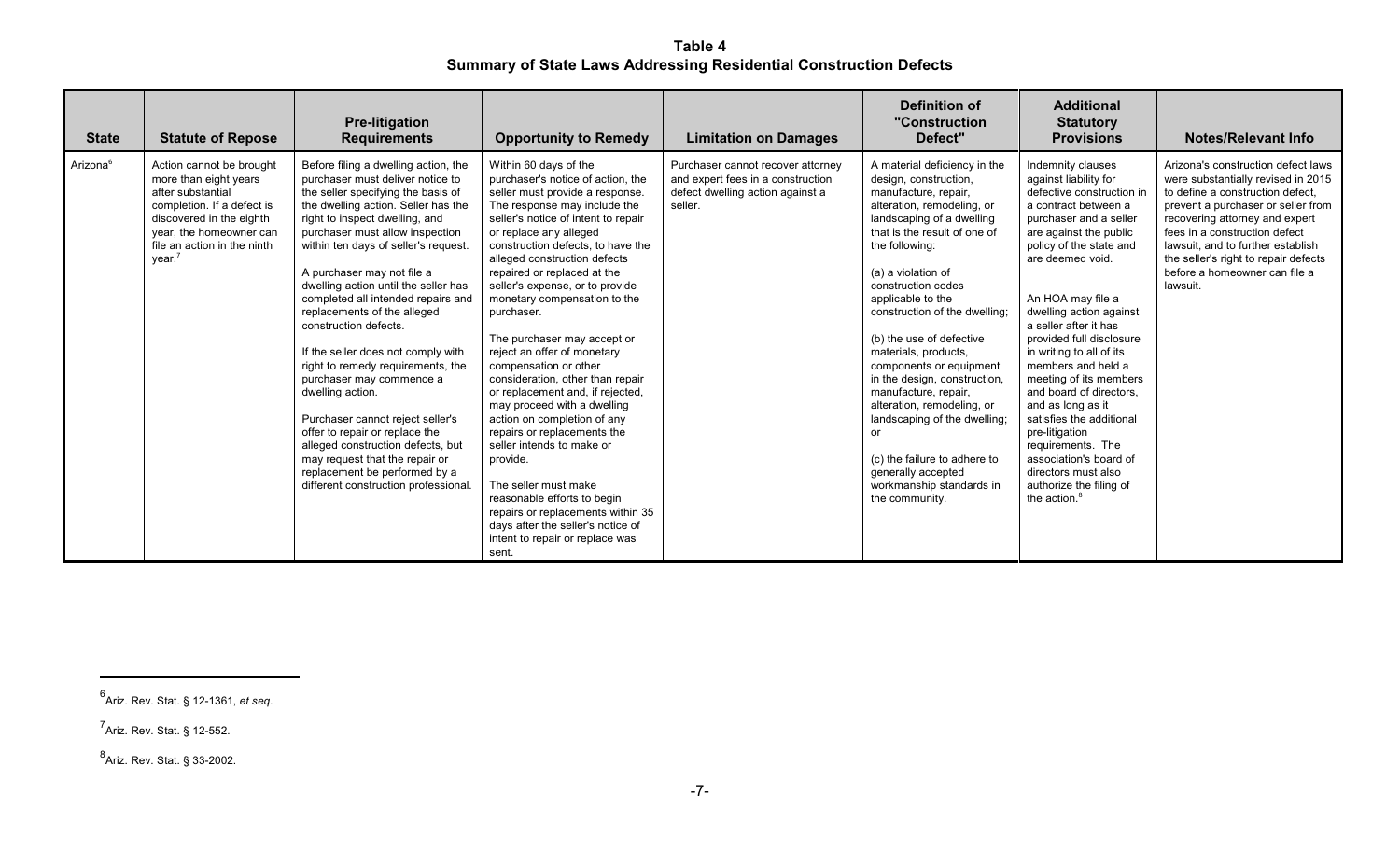**Table 4 Summary of State Laws Addressing Residential Construction Defects (Cont.)**

| <b>State</b>            | <b>Statute of Repose</b>                                                                                                                                                                                                                          | <b>Pre-litigation</b><br><b>Requirements</b>                                                                                                                                                                                                                                                                                                                                                                                    | <b>Opportunity to Remedy</b>                                                                                                                                                                                                                                                                                                       | <b>Limitation on Damages</b>                                                                                                                                                                                                                                                                                                                                                                | Definition of<br>"Construction<br>Defect"                                           | <b>Additional</b><br><b>Statutory</b><br><b>Provisions</b>                                                                                                                                                                                                                                           | <b>Notes/Relevant Info</b>                        |
|-------------------------|---------------------------------------------------------------------------------------------------------------------------------------------------------------------------------------------------------------------------------------------------|---------------------------------------------------------------------------------------------------------------------------------------------------------------------------------------------------------------------------------------------------------------------------------------------------------------------------------------------------------------------------------------------------------------------------------|------------------------------------------------------------------------------------------------------------------------------------------------------------------------------------------------------------------------------------------------------------------------------------------------------------------------------------|---------------------------------------------------------------------------------------------------------------------------------------------------------------------------------------------------------------------------------------------------------------------------------------------------------------------------------------------------------------------------------------------|-------------------------------------------------------------------------------------|------------------------------------------------------------------------------------------------------------------------------------------------------------------------------------------------------------------------------------------------------------------------------------------------------|---------------------------------------------------|
| California <sup>9</sup> | Action may be brought for<br>up to ten years, depending<br>upon the specific<br>component or function of<br>the home that the plaintiff<br>is bringing action on<br>against the builder, and<br>when the suit is filed.                           | Homeowner must notify builder<br>that building standards have been<br>violated and that a claim is being<br>filed. Builder has 14 days to<br>acknowledge the claim. After<br>acknowledgment, builder can<br>perform an inspection within 14<br>days. If a second inspection is<br>deemed necessary, builder must<br>request this within 3 days of initial<br>inspection, and then complete<br>second inspection within 40 days. | Builder can make a cash offer or<br>an offer to repair the violation<br>within 30 days of initial or second<br>inspection. Homeowner has the<br>right to request up to three<br>additional contractors that could<br>do the work. Builder must also<br>provide an offer to mediate the<br>dispute, if the homeowner so<br>desires. | Limited to the reasonable value and<br>cost of repairs, relocation and<br>storage costs, lost business income<br>if home was principal place of<br>business, and investigation costs for<br>each violation.                                                                                                                                                                                 | None, but clearly defined<br>"building standards" are<br>provided that must be met. | HOAs are treated as a<br>"purchaser" under this<br>law.<br>Certain conditions can<br>lead to the builder being<br>excused from any<br>obligation or liability,<br>such as an "unforseen<br>act of nature." or a<br>homeowner not<br>following the builder's or<br>manufacturer's<br>recommendations. |                                                   |
| Colorado <sup>10</sup>  | Six years, with a two-year<br>extension if defect is<br>discovered in fifth or sixth<br>year after substantial<br>completion. <sup>11</sup><br>The action must be<br>commenced within two<br>years after a defect is<br>discovered. <sup>12</sup> | "Notice of claim" process,<br>whereby the residential<br>homeowner must notify the<br>construction professional at least<br>75 days before filing an action.<br>The homeowner must allow the<br>construction professional the<br>opportunity to conduct an<br>inspection of alleged defects,<br>which is to be completed within 30<br>days of notice.                                                                           | If a builder wishes to remedy, the<br>builder must deliver an offer of<br>payment to cover defects or<br>agree to remedy, within 30 days<br>of inspection.                                                                                                                                                                         | A claimant may not recover more<br>than actual damages, unless there is<br>a violation of the Colorado<br>Consumer Protection Act. or if the<br>construction professional does not<br>substantially comply with the Notice<br>of Claim process. A claimant may<br>then receive treble damages.<br>Damages are limited to \$250,000 in<br>any action against a construction<br>professional. | None.                                                                               | An HOA may file a<br>defect action for five or<br>more units that are part<br>of the association, and<br>must notify unit<br>occupants of the action.                                                                                                                                                | See legislative history section in<br>memo above. |

 $^{9}$ Cal. Civil Code § Division 2, Pt. 2, Title 7.

<sup>10</sup> Section 13-20-801, *et seq.*, C.R.S.

<sup>11</sup> Section 13-80-104, C.R.S.

<sup>12</sup> Section 13-80-102, C.R.S.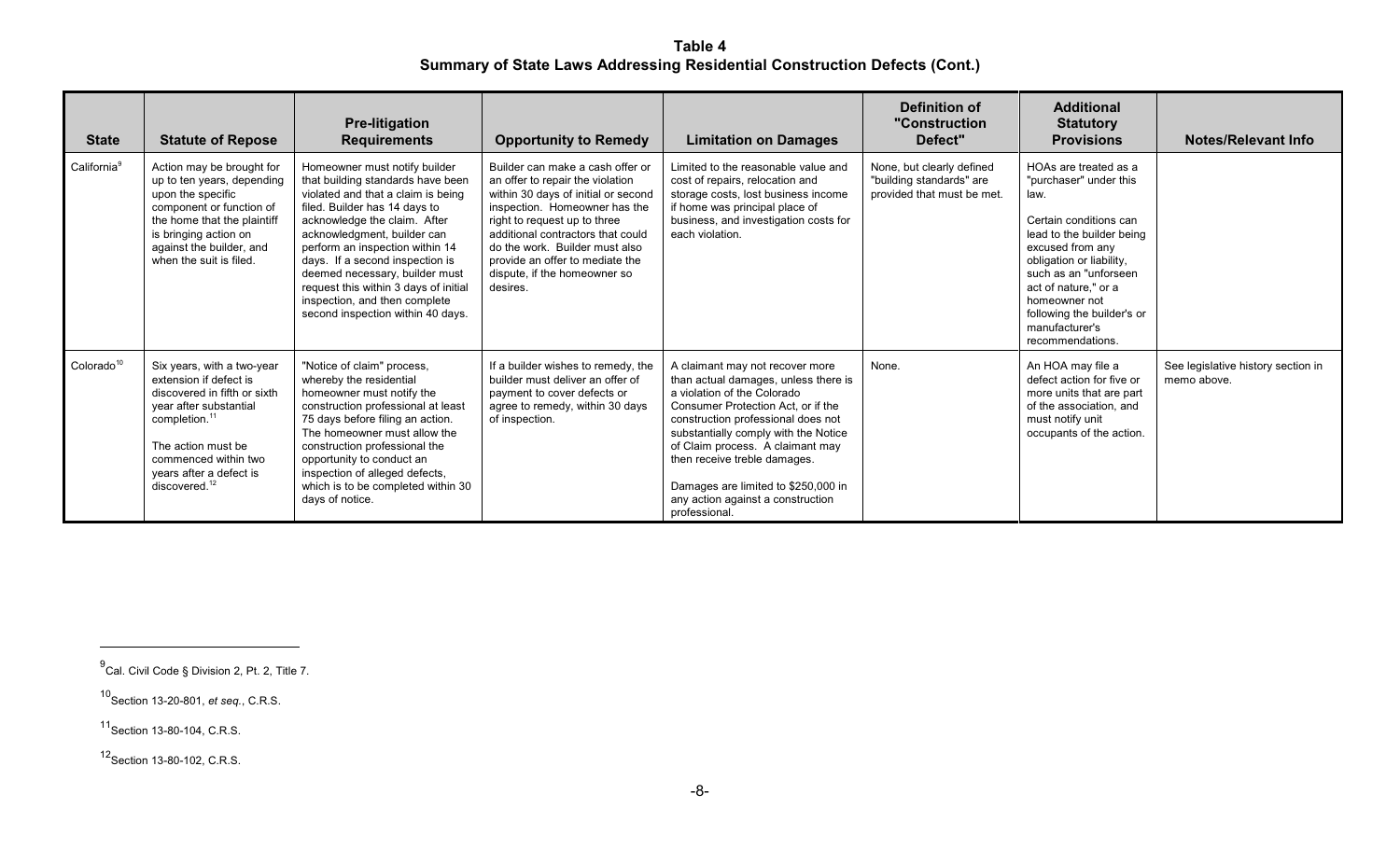**Table 4 (Cont.) Summary of State Laws Addressing Residential Construction Defects**

| <b>State</b>         | <b>Statute of Repose</b>                                                                                                                                                   | <b>Pre-litigation</b><br><b>Requirements</b>                                                                                                                                                                                                                                                                                                                                                                    | <b>Opportunity to Remedy</b>                                                                                                                                                                                                                                                                                                                                                                                                                                                                                                                                                                                      | <b>Limitation on Damages</b>                                                                                                                                                                                                                                                                                                                    | Definition of<br>"Construction<br>Defect"                                                                                                                                                                                                                                                                                                                                                                                                                                                                                                                                                                                                                                                                                                                    | <b>Additional</b><br><b>Statutory</b><br><b>Provisions</b>                                                                                                                                                                                                                                                                                                                                                                                                                    | <b>Notes/Relevant Info</b>                                                                                                                                                                                                                                                                                                                                                                                                                                                                                                                                                                                                                                                                                                                                                                                                                                                                                                                                                                                |
|----------------------|----------------------------------------------------------------------------------------------------------------------------------------------------------------------------|-----------------------------------------------------------------------------------------------------------------------------------------------------------------------------------------------------------------------------------------------------------------------------------------------------------------------------------------------------------------------------------------------------------------|-------------------------------------------------------------------------------------------------------------------------------------------------------------------------------------------------------------------------------------------------------------------------------------------------------------------------------------------------------------------------------------------------------------------------------------------------------------------------------------------------------------------------------------------------------------------------------------------------------------------|-------------------------------------------------------------------------------------------------------------------------------------------------------------------------------------------------------------------------------------------------------------------------------------------------------------------------------------------------|--------------------------------------------------------------------------------------------------------------------------------------------------------------------------------------------------------------------------------------------------------------------------------------------------------------------------------------------------------------------------------------------------------------------------------------------------------------------------------------------------------------------------------------------------------------------------------------------------------------------------------------------------------------------------------------------------------------------------------------------------------------|-------------------------------------------------------------------------------------------------------------------------------------------------------------------------------------------------------------------------------------------------------------------------------------------------------------------------------------------------------------------------------------------------------------------------------------------------------------------------------|-----------------------------------------------------------------------------------------------------------------------------------------------------------------------------------------------------------------------------------------------------------------------------------------------------------------------------------------------------------------------------------------------------------------------------------------------------------------------------------------------------------------------------------------------------------------------------------------------------------------------------------------------------------------------------------------------------------------------------------------------------------------------------------------------------------------------------------------------------------------------------------------------------------------------------------------------------------------------------------------------------------|
| Nevada <sup>13</sup> | Action must be brought<br>within six years from date<br>of substantial completion.<br>This can be tolled from the<br>time notice of the claim is<br>given, up to one year. | Claimant must provide contractor<br>with a notice of defect before filing<br>an action, which states in specific<br>detail the nature and location of<br>defects within the residence.<br>Claimants must allow contractors<br>to inspect alleged defects. The<br>claimant must be present during<br>the contractor's inspection and<br>must identify the exact location of<br>each alleged construction defect. | Claimant must allow the<br>contractor a reasonable<br>opportunity to repair the<br>construction defect or cause the<br>defect to be repaired if the<br>contractor makes an election to<br>repair within 90 days of the<br>construction defect notice.<br>These repairs must be<br>completed within 105 days. If<br>the repairs are for a notice<br>received from five or more<br>owners or from an HOA, they<br>must be completed within 150<br>days.<br>If the contractor has elected not<br>to repair the constructional<br>defect, the claimant may bring a<br>cause of action for the<br>construction defect. | If a contractor does not elect to<br>repair or have a construction defect<br>repaired, a claimant can recover the<br>reasonable cost of repair, loss of<br>use, interest, and expert costs. This<br>is limited to construction defects<br>actually proven by the claimant, not<br>merely alleged. Attorney fees are<br>not recoverable damages. | A defect in the design,<br>construction, manufacture.<br>repair or landscaping of a<br>new residence.<br>of an alteration of or<br>addition to an existing<br>residence, or of an<br>appurtenance and includes.<br>without limitation, the<br>design,<br>construction, manufacture.<br>repair, or landscaping of a<br>new residence, of an<br>alteration of or addition to<br>an existing residence, or of<br>an<br>appurtenance:<br>• which presents an<br>unreasonable risk of injury<br>to a person or property; or<br>• which is not completed in<br>a good and workmanlike<br>manner and proximately<br>causes physical damage<br>to the residence, an<br>appurtenance or the real<br>property to which the<br>residence or<br>appurtenance is affixed. | If construction defects<br>create an imminent<br>threat to the health or<br>safety of the property's<br>inhabitants, then the<br>responsible party must<br>cure the defect in a<br>reasonable time. If the<br>repair is not cured in a<br>reasonable time, the<br>owner may have the<br>defect independently<br>fixed and can recover<br>costs for the repairs<br>from the responsible<br>party.<br>An HOA may only bring<br>a claim on the common<br>elements of a building. | The Center for Business and<br>Economic Research at the<br>University of Nevada, Las Vegas,<br>produced a study in 2013 entitled<br>"The Nevada Housing Market:<br>Prospects for Recovery." The<br>publication identifies how<br>protections intended for<br>homeowners that were built into<br>Chapter 40 of the Nevada<br><b>Revised Statutes by Senate Bill</b><br>241 in 2003 had the adverse<br>effect of dramatically increasing<br>the number of lawsuits brought<br>against contractors by too loosely<br>defining the term "construction<br>defect."<br>Nevada's construction defect laws<br>were substantially revised in 2015<br>to limit what constitutes a<br>construction defect, shorten the<br>statute of repose, eliminate<br>recovery of attorney fees in<br>lawsuits, change pre-litigation<br>notice procedures and the claims<br>a homeowner may bring suit<br>against, limit indemnity, and<br>restrict an HOA to bringing a claim<br>on only the common elements of<br>a building. |

<sup>13</sup> Nev. Rev. Stat. § 40.615, *et seq.*